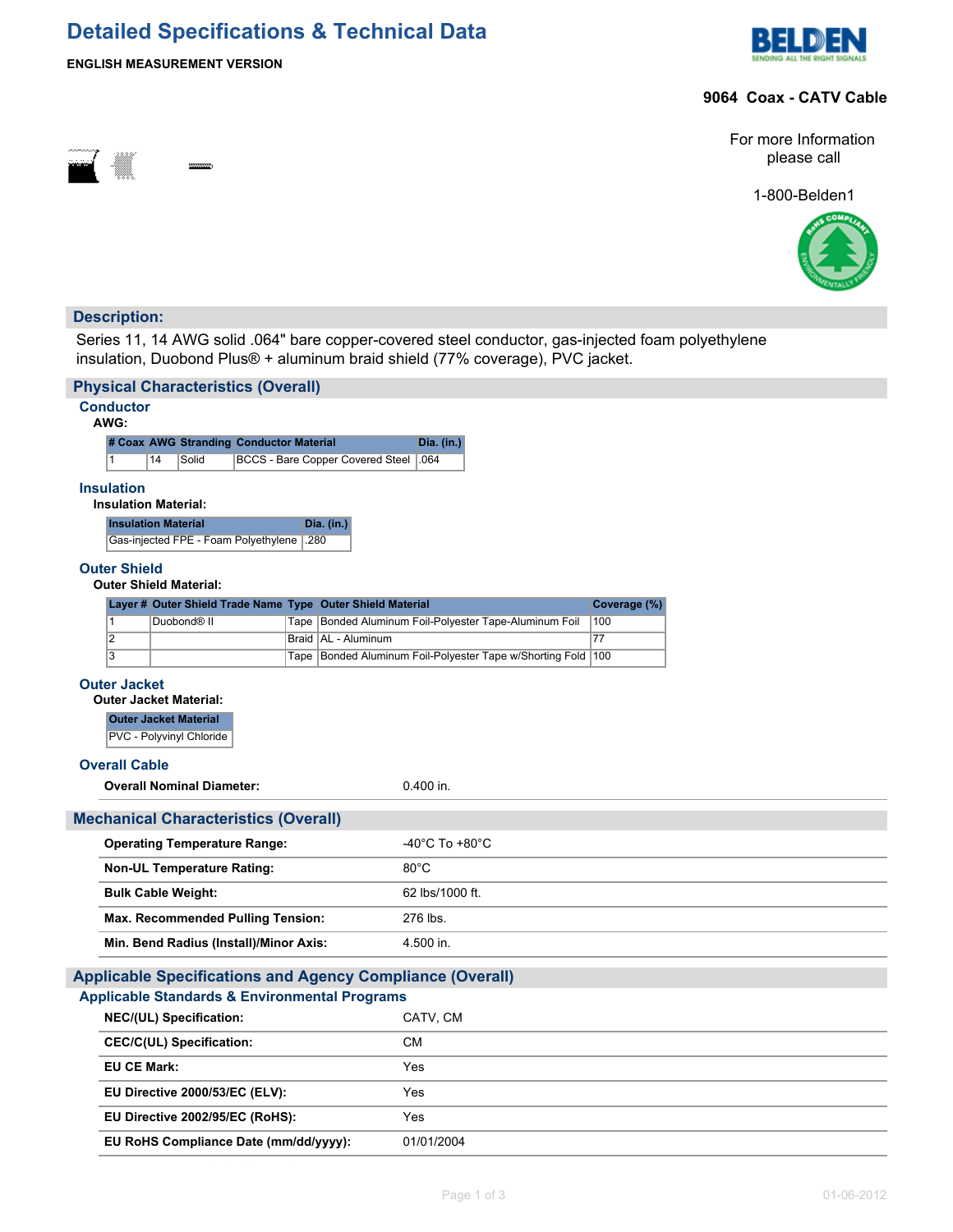# **Detailed Specifications & Technical Data**

### **ENGLISH MEASUREMENT VERSION**



#### **9064 Coax - CATV Cable**

|                                   | EU Directive 2002/96/EC (WEEE):             | Yes                                                                      |
|-----------------------------------|---------------------------------------------|--------------------------------------------------------------------------|
|                                   | EU Directive 2003/11/EC (BFR):              | Yes                                                                      |
|                                   | CA Prop 65 (CJ for Wire & Cable):           | Yes                                                                      |
|                                   |                                             |                                                                          |
|                                   | MII Order #39 (China RoHS):                 | Yes                                                                      |
|                                   | <b>Series Type:</b>                         | Series 11                                                                |
| <b>Flame Test</b>                 |                                             |                                                                          |
|                                   | <b>UL Flame Test:</b>                       | UL1685 UL Loading                                                        |
|                                   | <b>Plenum/Non-Plenum</b>                    |                                                                          |
|                                   | Plenum (Y/N):                               | No                                                                       |
|                                   | <b>Electrical Characteristics (Overall)</b> |                                                                          |
|                                   | Nom. Characteristic Impedance:              |                                                                          |
|                                   | Impedance (Ohm) Tolerance (Ohms)            |                                                                          |
| 75                                | $\overline{\pm 3}$                          |                                                                          |
|                                   | Nom. Inductance:                            |                                                                          |
|                                   | Inductance (µH/ft)                          |                                                                          |
| .097                              |                                             |                                                                          |
|                                   | Nom. Capacitance Conductor to Shield:       |                                                                          |
| 16.2                              | Capacitance (pF/ft)                         |                                                                          |
|                                   |                                             |                                                                          |
|                                   | <b>Nominal Velocity of Propagation:</b>     |                                                                          |
| <b>VP</b> (%)<br>83               |                                             |                                                                          |
|                                   |                                             |                                                                          |
| <b>Nominal Delay:</b>             |                                             |                                                                          |
| Delay (ns/ft)<br>$\overline{1.2}$ |                                             |                                                                          |
|                                   | <b>Nom. Conductor DC Resistance:</b>        |                                                                          |
|                                   | DCR @ 20°C (Ohm/1000 ft)                    |                                                                          |
| 11                                |                                             |                                                                          |
|                                   | Nominal Outer Shield DC Resistance:         |                                                                          |
|                                   | DCR @ 20°C (Ohm/1000 ft)                    |                                                                          |
| 3.8                               |                                             |                                                                          |
|                                   | <b>Max. Attenuation:</b>                    |                                                                          |
|                                   | Freq. (MHz) Attenuation (dB/100 ft.)        |                                                                          |
| 5                                 | .38                                         |                                                                          |
| 55                                | .97                                         |                                                                          |
| $\overline{211}$<br>270           | 1.81<br>2.05                                |                                                                          |
| 300                               | 2.15                                        |                                                                          |
| 350                               | 2.32                                        |                                                                          |
| 400                               | 2.47                                        |                                                                          |
| 450                               | 2.65                                        |                                                                          |
| 550                               | 2.94                                        |                                                                          |
| 750                               | 3.50                                        |                                                                          |
| 870                               | 3.84                                        |                                                                          |
| 1000                              | 4.23                                        |                                                                          |
|                                   | Max. Operating Voltage - Non-UL:            |                                                                          |
| <b>Voltage</b>                    |                                             |                                                                          |
| 300 V RMS                         |                                             |                                                                          |
|                                   |                                             |                                                                          |
|                                   | <b>Minimum Structural Return Loss:</b>      |                                                                          |
|                                   |                                             | Description Freq. (MHz) Start Freq. (MHz) Stop Freq. (MHz) Min. SRL (dB) |

5 1000 20